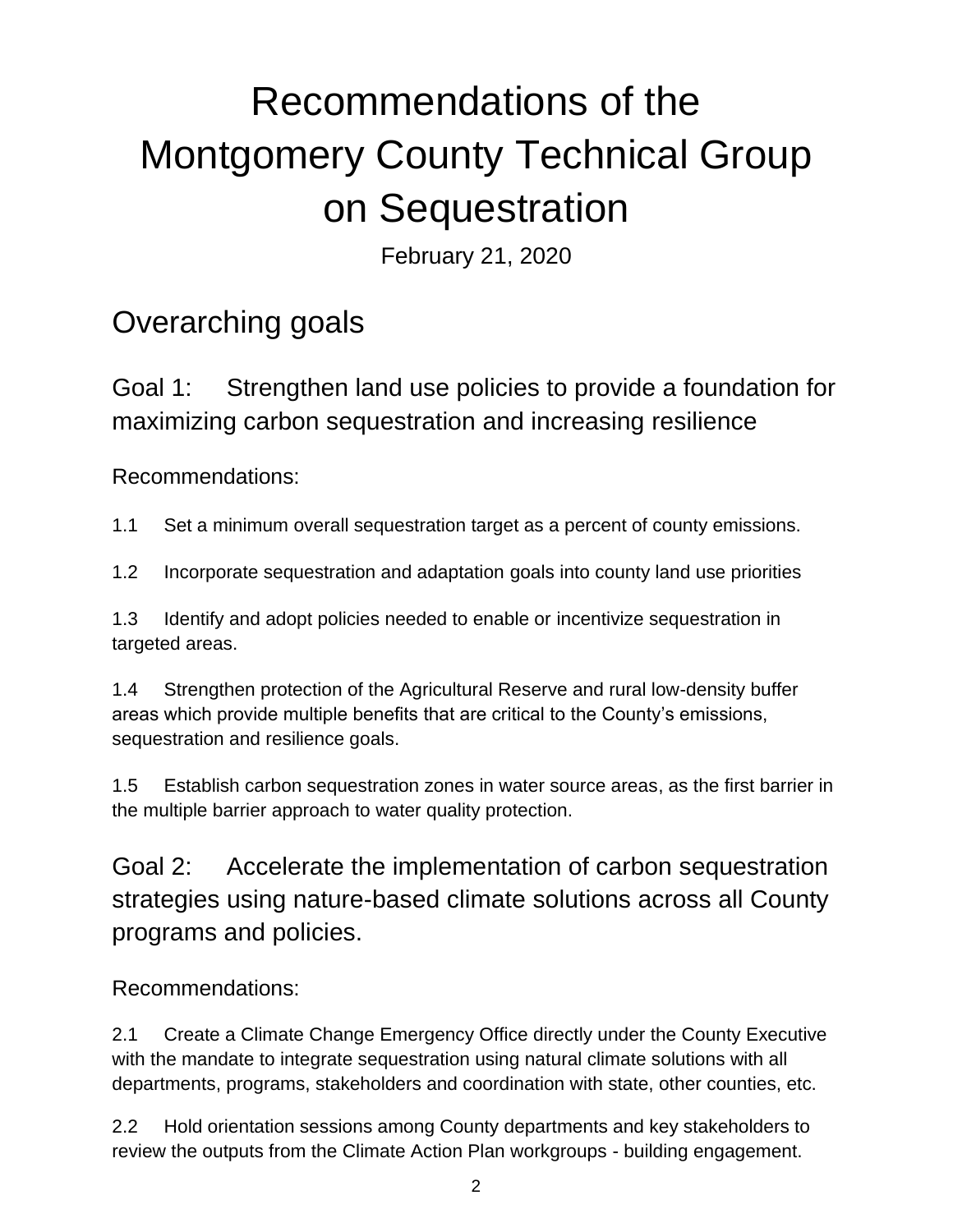2.3 Review and implement all recommendations from the 2018 Climate Mobilization Report, particularly programs and incentives highlighted for agriculture, food waste management, and composting.

2.4 Evaluate and rank high, medium, low priority existing county programs and potential new efforts proposed by the Workgroups for reducing emissions both rapidly and through sustained longer-term reduction strategies.

2.5 Thrive Montgomery 2050**:** Coordinate with the Montgomery County Planning Department to ensure all the high priority recommendations of the Climate Plan are included in the update of the General Plan-2050.

2.6 Execute Climate Plan recommendations and programs in cooperation with regional plans and programs.

2.7 Identify and review existing reports and programs to maximize current programs and identify the need for new programs, staff, and authorities to achieve goals.

Goal 3: Move from silos to systems change - taking a "whole systems" approach that enables innovation to increase carbon sequestration in ways that maximize co-benefits for adaptation

## Recommendations

3.1 Leverage complementary funding sources for water quality protection practices that also sequester carbon.

3.2 Develop creative financing for nature-based solutions in Montgomery County.

3.3 Maximize the engagement of young people in all we do by partnering with Montgomery College, MCPS, and other educational and youth-based programs (e.g. 4H) to develop education, training, and work experience opportunities grounded in nature-based sequestration systems.

3.4 Implement workforce development, re-entry and job training programs, job opportunities and entrepreneurial training and support with a special focus on providing these opportunities to underserved communities.

3.5 Launch a far-reaching education and engagement campaign to the general public and to every sector in the county on why, how and what they can do to sequester carbon to mitigate climate change.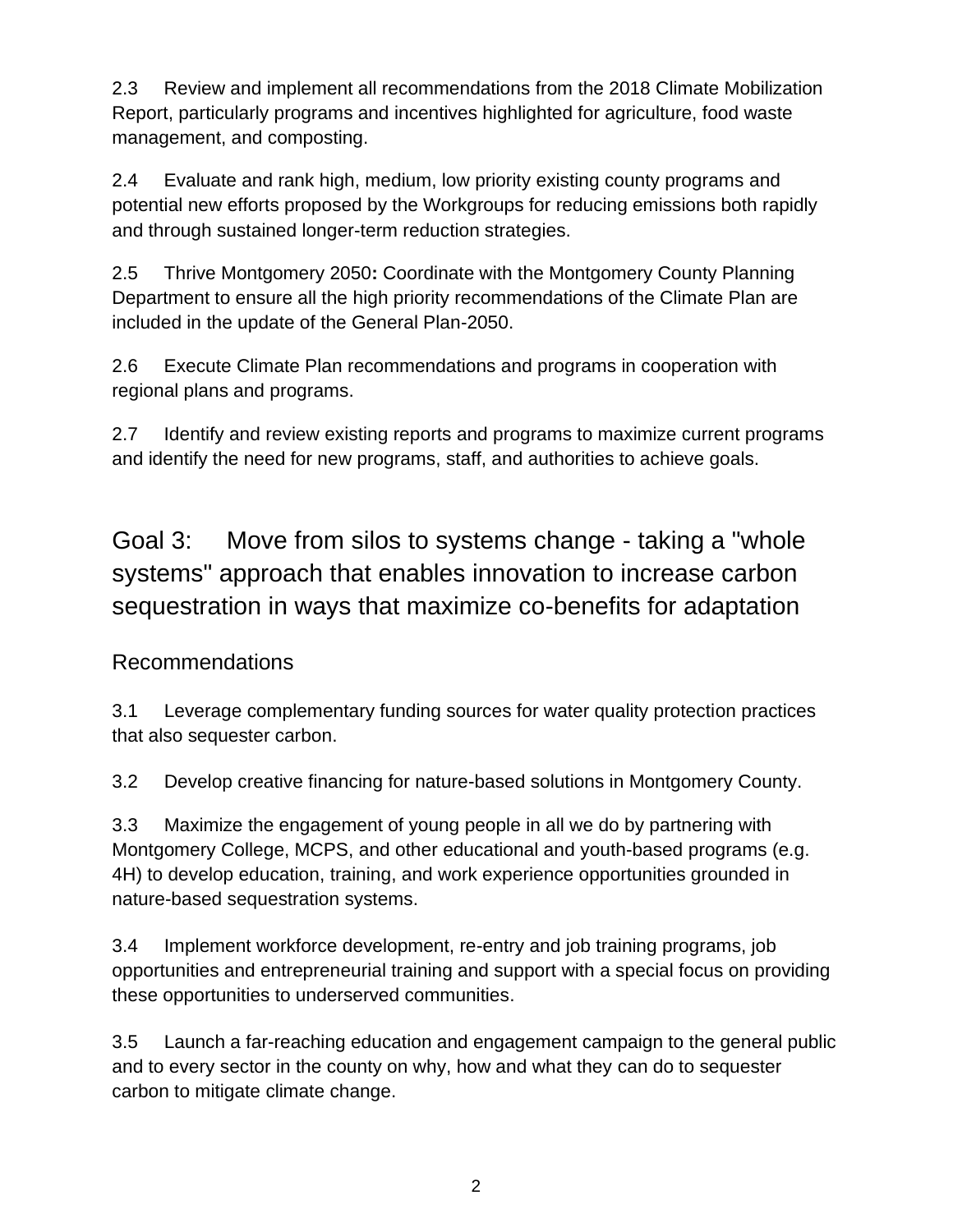3.6 Leadership by example: Explore joining bold new platforms.

3.7 Launch a public education and engagement campaign throughout the county to educate about the benefits of and encourage plant-based diets

3.8 Analyze every sector of our food system to identify their impacts on climate change and opportunities for solutions that also increase food security.

# Sector specific goals

Goal 4: Increase protections for existing trees and double the tree canopy in the urban, suburban, and other non-forest areas of Montgomery County, leading to a net increase in the amount of carbon sequestered in trees to 2030 and beyond.

Recommendations:

4.1 Ensure that goals for increasing trees are considered during all planning, zoning, and permitting processes.

4.2 Require commercial land developments to have a net zero carbon emissions or a positive sequestration value and address climate change risks such as flood mitigation, and shade for residential and commercial buildings.

4.5 Update and consolidate the County's many tree planting programs into an easy "one stop shopping" web portal for the public.

4.6 Launch an aggressive tree planting initiative for areas of high priority on both public and private land.

4.7 Prioritize mature trees and street tree planting and maintenance. Allow some revenues from developer fees to be used by the Transportation Department for stump removal and replanting on street right-of-ways.

4.8 Document and promote doubling by 2035 of "micro-forests" or urban forests on both public and private lands.

4.9 Provide substantial tax benefits for tree planting by private landowners, with increasing per-acre rates over time as forests grow up and increase their carbon stock, and as land values for other uses in the county increase.

4.10 Improve soil health around trees with compost and biochar. Utilize all dying and infested trees and manage waste ecologically for sequestration and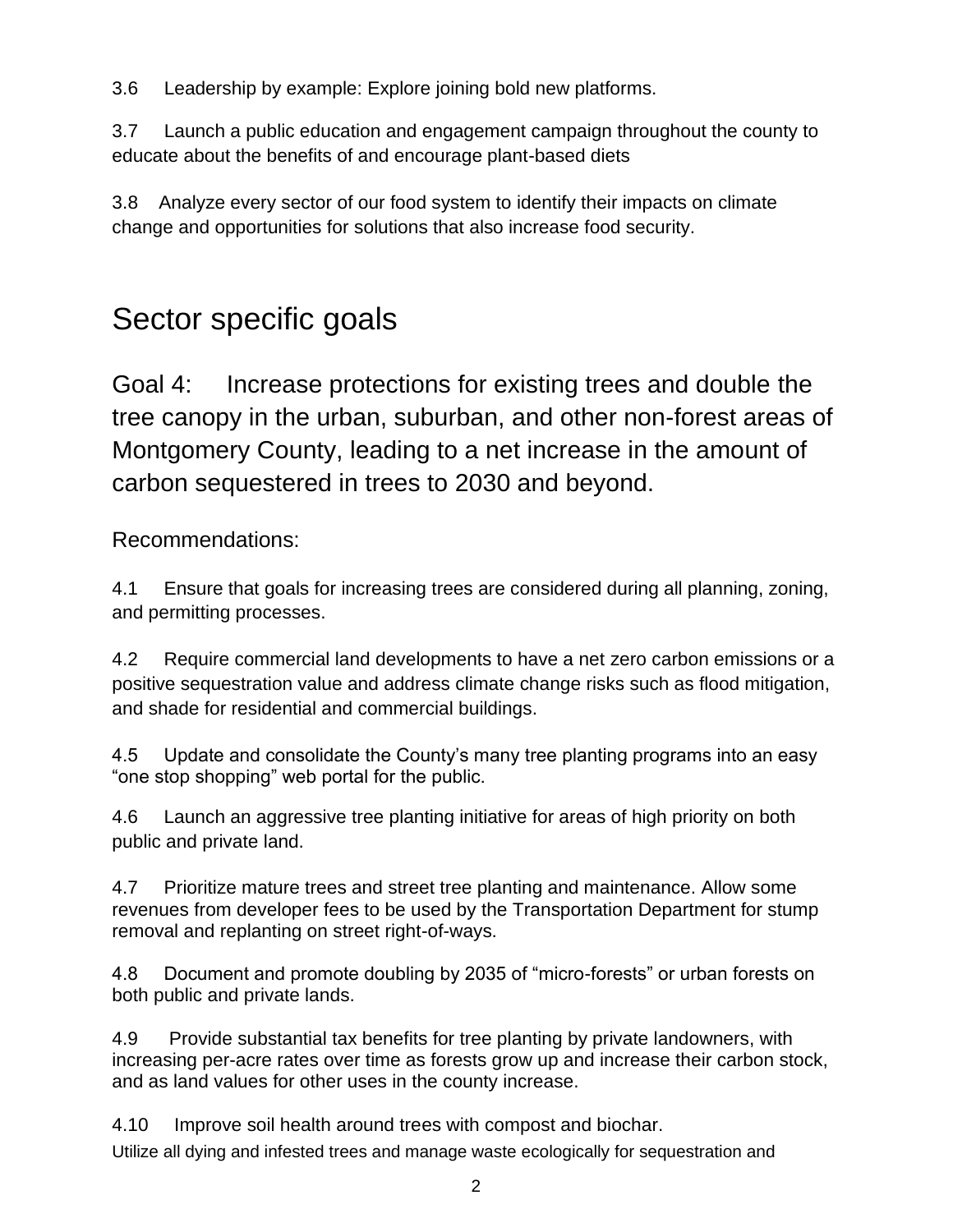compost whenever possible

4.11 "Mulch Correctly Campaign" to eliminate mulch mounds in the county infrastructure, working with landscaping companies.

## Goal 5: Establish a strict policy of no further loss of the County's natural wetlands and expand wetlands where possible.

### Recommendations

5.1 Stricter protection of wetlands in the County should limit interventions that impact existing wetlands to those needed to control infestations of invasive species such as purple loosestrife and Phragmites.

5.2 County and WSSC increase efforts to protect and expand wetland and riparian ecosystems.

5.3 Vernal pools within the county are mapped, monitored and on public lands, given protection against destruction.

5.4 Assessment of feasibility of reintroduction of beavers into some areas within critical watersheds to naturally expand wetlands and manage stormwater.

5.5 Conduct an assessment of whether a goal of 10% wetlands across the county by 2050 is desirable and/or feasible.

Goal 6: Increase the County's forest area to 37% in 2027 and 45% in 2035 (as compared to 34% in 2001-2016).

#### Recommendations

6.1 The County increases its proactive management of natural areas (resources and staff) to reduce degradation from invasive species, overgrazing by deer, and climate related risks such as fire and drought, as well as encroachment by land development along the periphery of forests.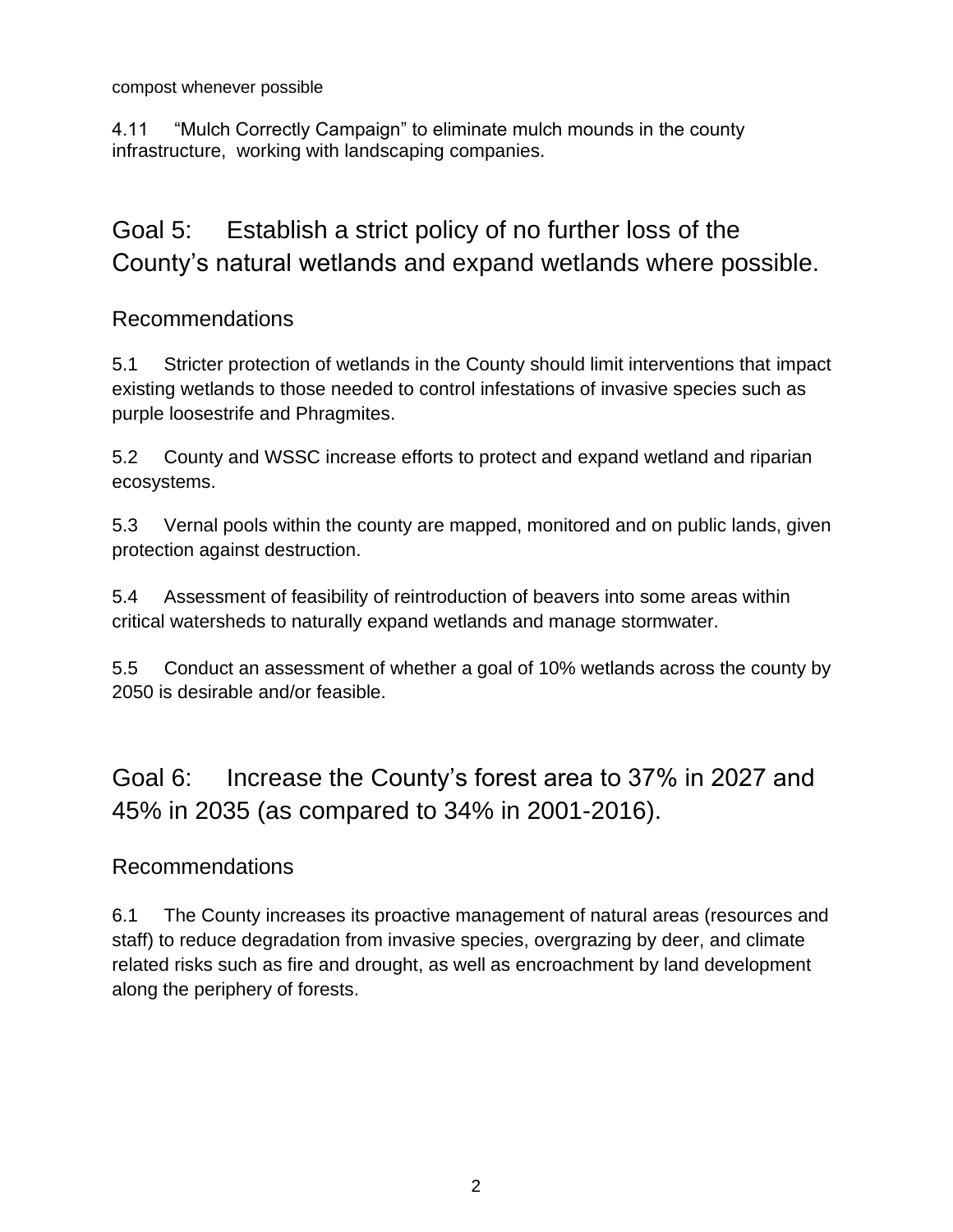6.2 Existing forests and wetlands are given a score reflecting their overall ecological condition to guide investments in assisted natural regeneration, restoration and management.

6.3 Reforest, through both tree-planting (where necessary) and natural regeneration (where possible), large blocks of forest on County-owned land using native tree species.

6.4 Develop broader landscape strategies by working with other public landmanaging agencies in the county and in adjacent counties to coordinate ecosystem restoration plans on watershed and county-wide levels, as well as plans to share the costs involved.

6.5 Revise forest policies to incorporate explicit sequestration objectives such as stricter prohibitions against cutting of mature trees, forests, and/or increased penalties for illegal cutting of natural vegetation.

6.6 Hold field days, site visits, seminars and other events at sites that have successfully been reforested in Montgomery County.

Goal 7: Engage and support farmers, gardeners and their organizations in an aggressive transition to regenerative agricultural practices.

Recommendations:

7.1 Identify, incentivize, and promote the most promising practices in regenerative agriculture for sequestering carbon and for reducing or eliminating greenhouse gas emissions – set specific targets after getting baseline soil carbon data, i.e. quadruple County acres in regenerative agriculture / increase agricultural sequestration by 15% by 2027.

7.2 Prioritize education of farmers by technical assistance providers to assist producers in implementing regenerative agricultural practices, including composting, silviculture, and diversified farming systems.

7.3 Build multi-stakeholder partnerships, i.e. with the Million Acre Challenge, Chesapeake Bay Funders, to accelerate progress and learning in regenerative agriculture.

7.4 Develop market opportunities for products grown and produced using regenerative agricultural practices.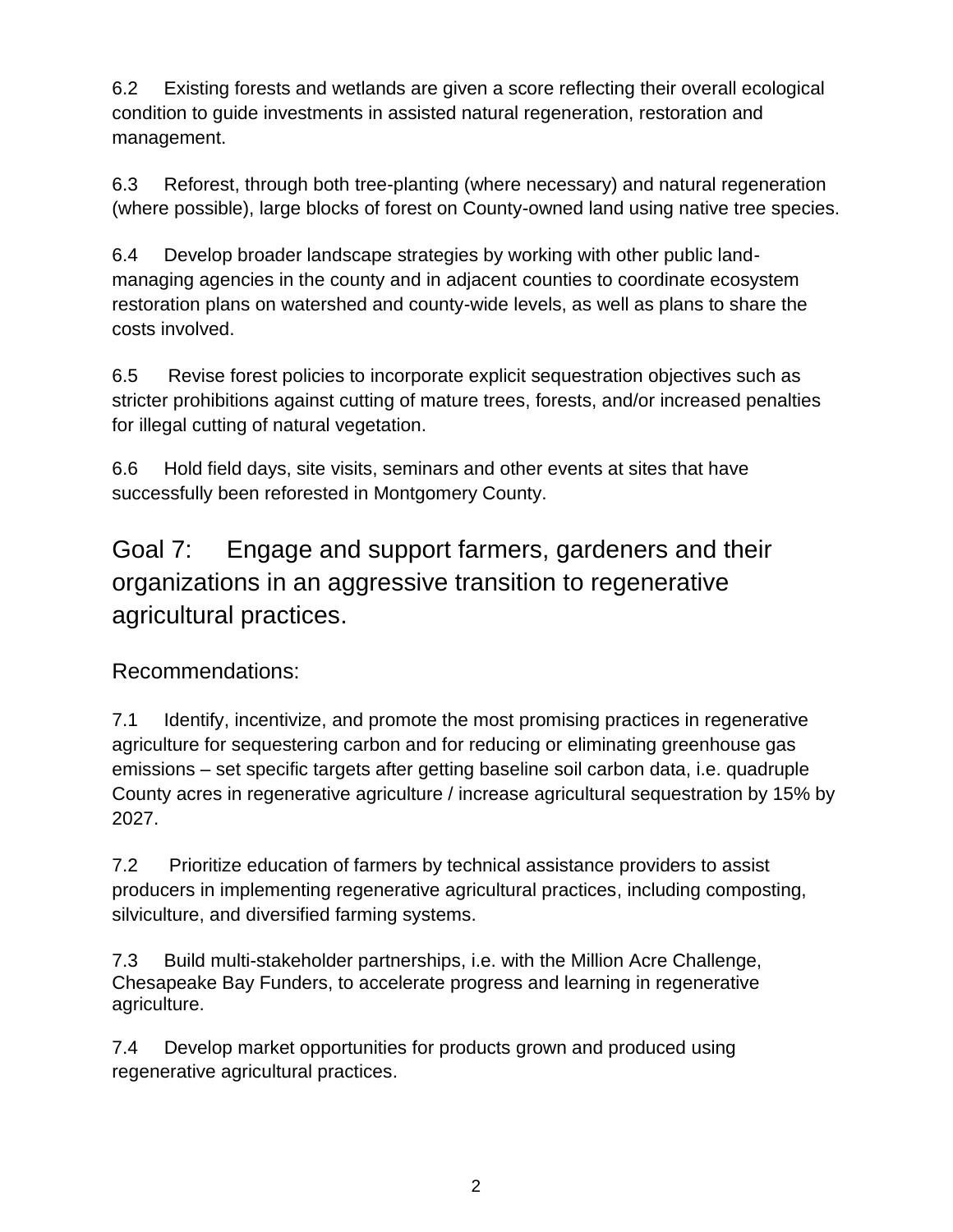7.5 Launch a public education and engagement campaign throughout the county to increase the consumption and production of food using regenerative agricultural practices.

Goal 8: Help restore the earth's carbon, water and energy cycles as a key climate mitigation and adaptation solution by restoring Montgomery County's soil fertility, microbial activity, and moisture-holding capacity.

## Recommendations:

8.1 Establish and implement programs, policies, incentives and investment of resources (i.e. farmer technical assistance, MC procurement contracts, transition financing, etc.) to build healthy soils in the Agricultural Reserve and throughout the entire county.

8.2 Establish a County Carbon Sequestration Task Force or Advisory Committee including local scientists, land stewards, and sequestration experts to advise and monitor a county healthy soils program.

8.3 Launch a healthy soils campaign to educate and engage the public, local officials, and business owners in Montgomery County to build and maintain healthy soils in residential, school, commercial and community landscapes. Provide incentives and education about how to convert lawns and turf into a variety of other landscapes that sequester carbon more effectively and provide multiple other co-benefits for pollinators, biodiversity, storm water management, water quality, food security, and resilience.

8.4 Practices for ecosystem rehabilitation to restore soil health and increase ecosystem resilience.

8.5 Establish incentives for increasing healthy soil to sequester carbon.

8.6 Launch a campaign to convert lawns into a variety of other landscapes that sequester carbon more effectively and provide multiple other co-benefits to our food system, our health, our environment, stormwater management and strengthening climate resilience.

8.7 Create and adopt legislation that establishes support for a county-wide healthy soils program.

8.8 The state Nutrient Management law needs to be reviewed to address the use of compost for lawn care.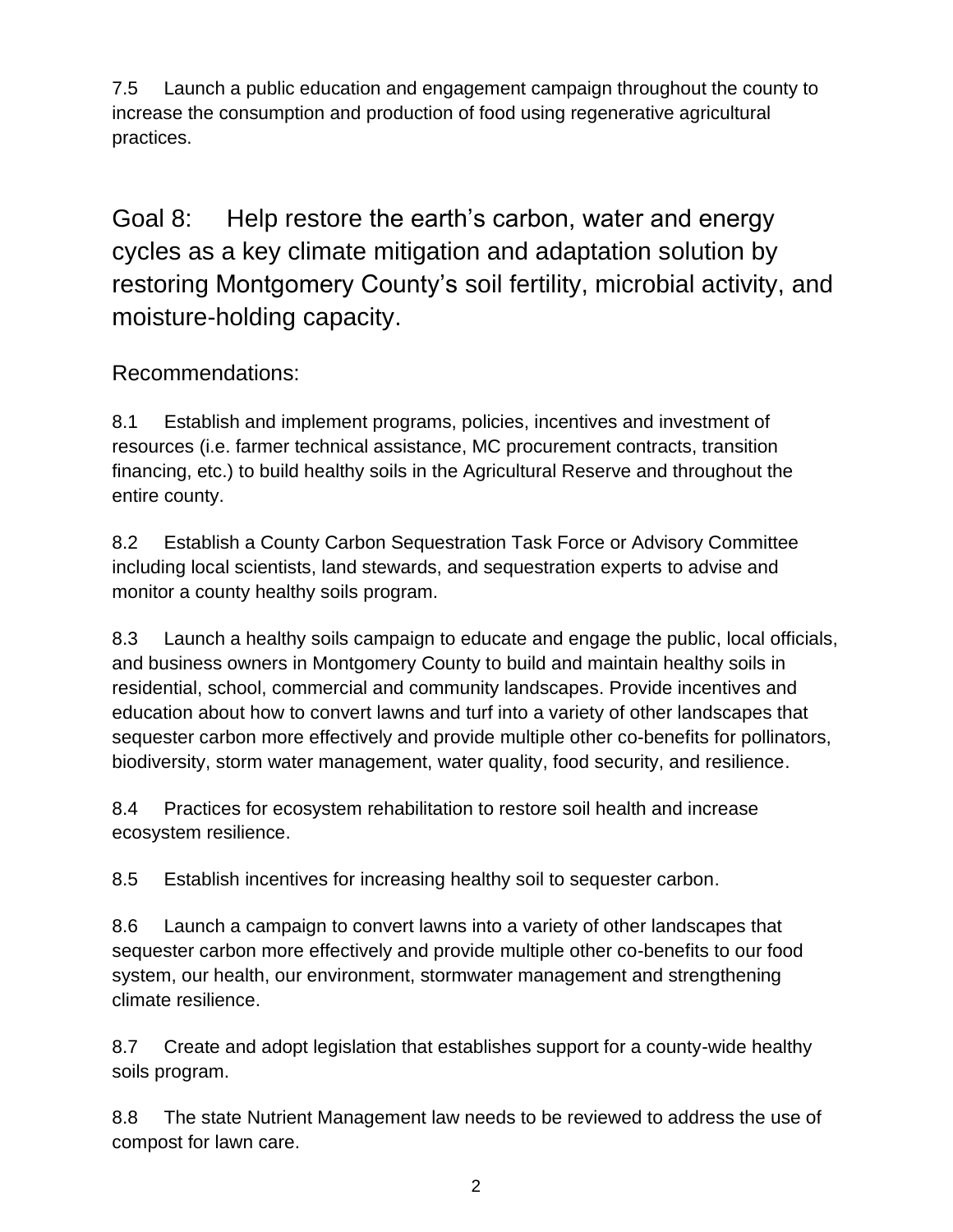Goal 9: Close the loop by establishing a county-wide food and other organic waste composting system for government, commercial and residential buildings to reach a minimum of 70% diversion, and increase the use of compost for improving soil health and increasing carbon sequestration.

## Recommendations

9.1 Establish a County-wide composting system, ensuring a supply of quality organic soil amendment/ compost to farms and gardens.

9.2 Expand County backyard composting program by allowing food scraps to be composted, providing rodent proof compost containers, and providing compost training based upon best practices and providing demonstration composting education hub sites. Include training on how to use compost and benefits such as building healthy soil and carbon sequestration.

9.3 Establish County Community Composting Hubs that utilize rodent proof containers, best practices throughout the county.

- 9.4 Expand On-Farm Composting and Compost Use.
- 9.5 Institute on-site composting programs throughout the county.
- 9.6 Institute composting program for commercial businesses.
- 9.7 Institute composting program for multi-family residents.
- 9.8 Institute composting program for single-family residents.
- 9.9 Expand composting, compost use and education in schools.
- 9.10 Institute food scrap composting program at all farmers markets.
- 9.11 Expand composting capacity within the county.

9.12 Expand use of compost in the county and support and prioritize the use of "MoCo-locally made compost."

9.13 Institute incentive and dis-incentive programs that promote composting and compost use.

9.14 Establish the carbon emissions sequestration values related to the recommendations provided in the Zero Waste Task Force Report.